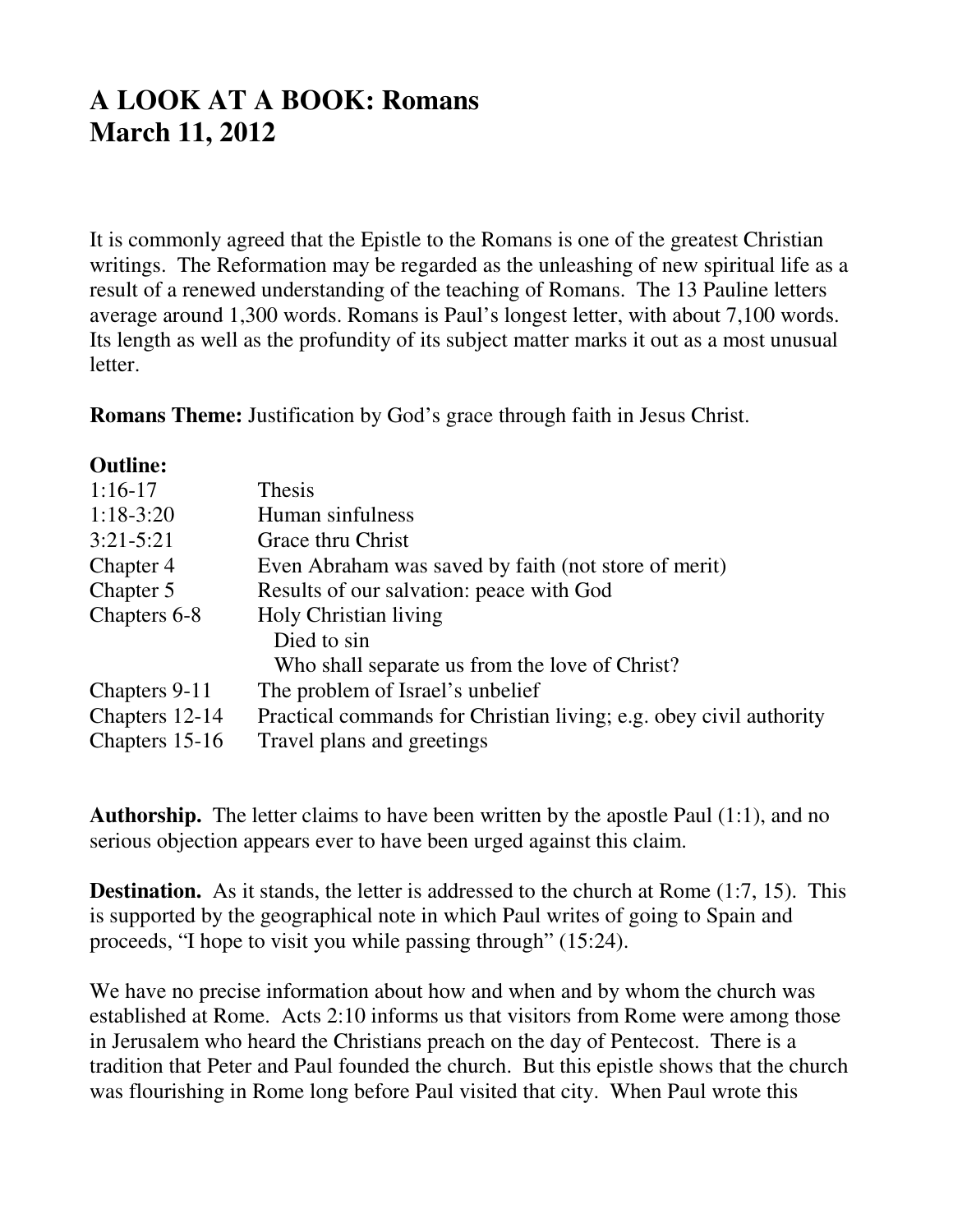epistle, he had never been to Rome (1:10-13), and he makes it clear that there was already a significant group of believers there (1:6, 7, 8; 15:14).

There is no reliable tradition about the founding of this church, and we are left to speculation. The probability is that traders and other travelers first brought Christianity to Rome. It seems likely that the first converts were won from among the Jews, and they may have even been organized as a synagogue. This is speculation, but it is supported by a note in the Roman historian Suetonius. This man tells us that the Emperor Claudius expelled the Jews from Rome because they "constantly made disturbances at the instigation of Chrestus (*impulsore Chresto*)." Most scholars take "Chrestus" as equivalent to "Christus," that is, Christ. The fairly large group of Jews in Rome had mixed feelings about Christianity. Some followed Christ. But others objected so violently that there were riots.

But if the first converts were Jews, this was a condition that did not last. By the time Romans was written, a large Gentile element was clearly in the number (1:5-6, 13; 11:13-32; cf. 9:3ff.; 10:1-2; 15:15-16).

**Date and Place of Writing.** The epistle seems to have been written in Corinth. Paul commends Phoebe, a lady from Cenchraea, the port of that city (16:1). His host is Gaius (16:23), and Gaius is the name of a man Paul baptized at Corinth (1 Corinthians 1:14). Erastus, Timothy, and Sopater were with Paul when Romans was written (16:21, 23) and also when he was in Greece (Acts 19:22; 20:2-4). Both times Paul intended to go to Jerusalem and then to Rome (Acts 19:21; Romans 15:24-26, 28). The object of his immediate journey was to take money to the poor saints at Jerusalem (Acts 24:17; Romans 15:26-28). All this makes it conclusive that Paul was writing from Corinth just before he traveled to Jerusalem.

The fixed point for Pauline chronology is the proconsulship of Gallio in Corinth, for there is an inscription that tells us that this man was in office in A.D. 52. Proconsuls held office for a year, though on occasion their terms might be extended to two years. Paul would have been in Corinth at some time during the period A.D. 50-54. We do not know at exactly what point Paul was brought before him (Acts 18:12). But it is not unreasonable to suppose that it was early in his term of office (the Jews might hope to get their wish granted by a new official) and not so very long before the end of Paul's own ministry in that city. Some date Romans as early as A.D. 53. But A.D. 55 seems to satisfy the data as well as any year.

**Occasion.** What emerges is that Paul had never been to Rome, though for a long time he had wanted to visit the Christians there (1:8-13; 15:23). He says that he had been hindered from coming to Rome (1:13; 15:22), which seems to mean that he had tried to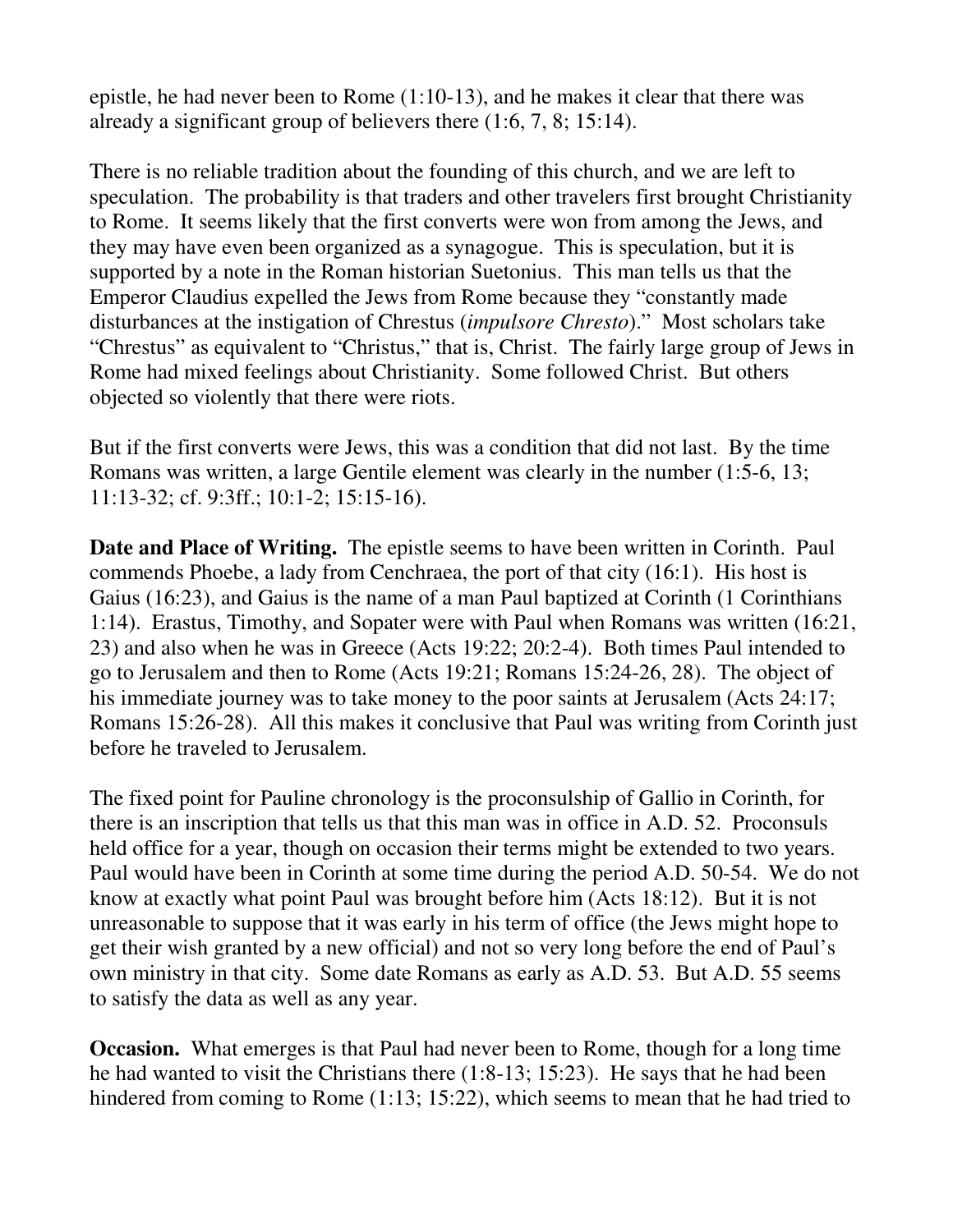come but had been stopped. When he wrote, however, he had the prospect of a trip to Spain (15:22-29), which would give him the opportunity to visit the Roman Christians along the way.

*A Dialogue with Judaism.* Paul is concerned in this letter to respond to questions Jews might ask, such as "What is Israel's role in salvation-history" and "What is the function of the Torah and circumcision?" Romans is a dialogue with Judiasm.

*Preparation for a Visit.* When Paul wrote, he had the prospect of a trip to Spain. He saw this as a good opportunity to visit Rome. When he headed west, it was unthinkable that he would pass by this great church which he had so greatly longed to see. The epistle must be seen, then, as a means of preparing the way for a visit. Paul wanted to exercise a ministry in Rome (1:11-15). This was to be more than a halt by the way as he enlisted support for his mission to Spain. He wanted the support of the Roman Christians in his further missionary work as he had had that of the church of Antioch in the preceding period.

Paul had been a missionary for 20 years or so. With the completion of his mission to the East (15:19) an important chapter of his life had closed. It is not unreasonable to suppose that, with this work done and with a mission field in Spain before his mind's eye, Paul hoped to transfer his base from Antioch to Rome.

**Contents.** Romans is not greatly taken up with local issues (as is, e.g., 1 Corinthians). It is true that Paul is apparently not unmindful of certain happenings at Rome. Paul knows of the faith of the Roman Christians (1:8) and of their obedience (16:19). He speaks of the "strong" and the "weak" in such a way as to lead to the conclusion that both groups were represented at Rome (14:1-15:13). It may be significant that Paul nowhere indicates that he had had communications from the church at Rome as he had had, for example, from the Corinthians (they had written to him, 1 Corinthians 7:1; Chloe's people had given Paul news, 1 Corinthians 1:11; and Stephanas and others had come from Corinth, 1 Corinthians 16:17; there is no equivalent in Romans).

The letter is not to be understood apart from Paul's own experience. He had been brought up an orthodox Jew, a loyal Pharisee, fanatical to the point of persecuting the Christians. But on the Damascus road he had come face to face with the risen Christ. This encounter revolutionized his entire way of thinking and living. He saw now that God had been active in Christ and that it was through the cross that he had brought salvation to mankind. Grace, not law, was decisive. Romans puts great stress on the divine initiative and on the centrality of grace. Paul is not taking his own experience as normative. An important section of the epistle is taken up with God's dealings with